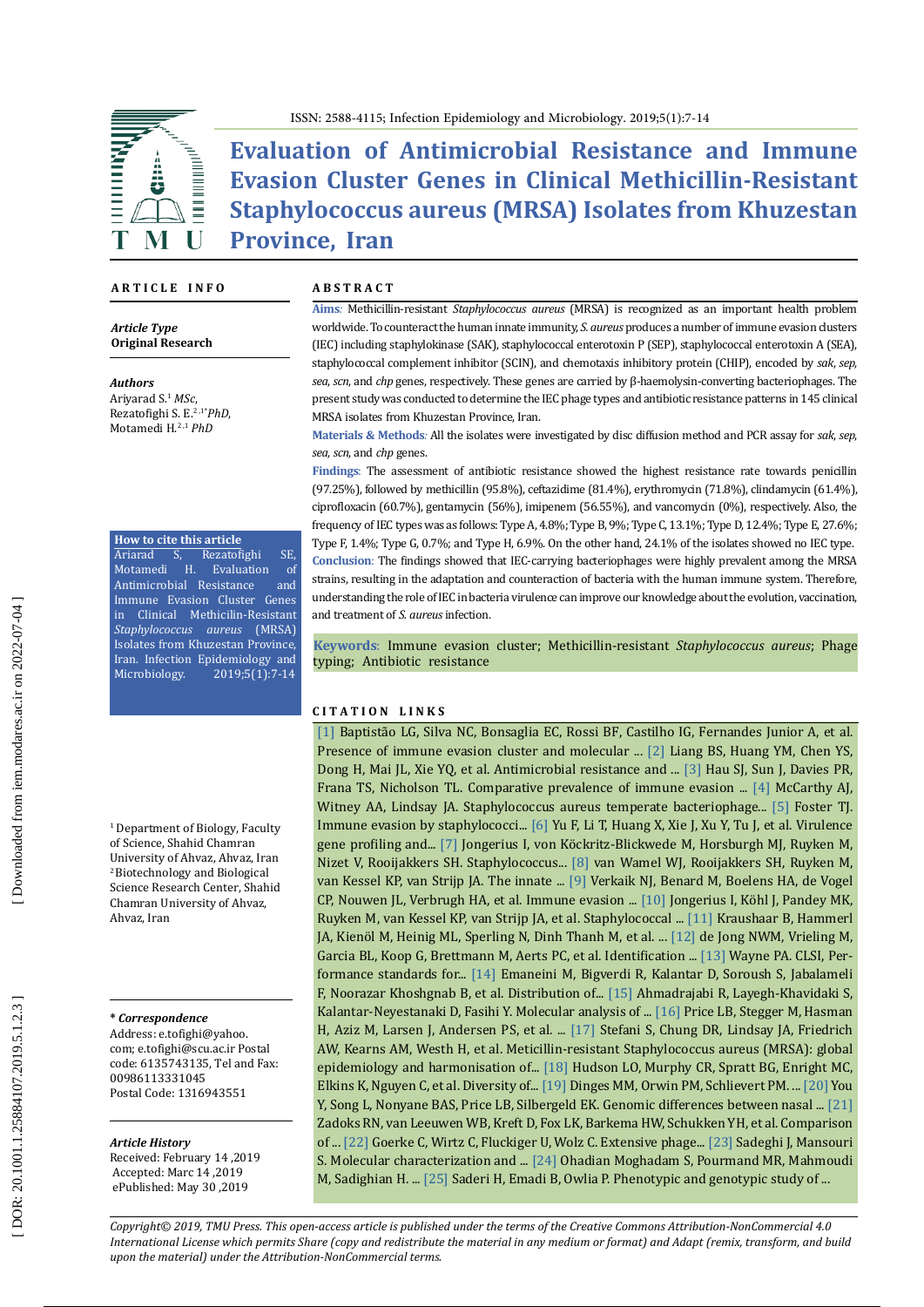## **Introduction**

*Staphylococcus aureus* as an opportunistic pathogen can colonize the skin and nasopharynx of healthy individuals. This bacterium is responsible for various human diseases, including bacteremia, skin infections, toxic shock syndrome, necrotizing pneumonia, osteomyelitis, and endocarditis [1, 2, 3]. Evidence suggests that *S. aureus* has a remarkable potential to acquire antimicrobial resistance. The first case of resistance to methicillin was reported in 1961 [3]. *mecA* gene located on a mobile genetic element was found to be responsible for … resistance; this gene is also the cause of resistance to other β-lactam antibiotics. Methicillin-resistant *S. aureus* (MRSA) infection is still a major global concern due to the difficulty in its treatment, particularly<br>when the isolates acquire multidrug when the isolates acquire multidrug<br>resistance (MDR) elements, especially resistance (MDR) elements, against the vancomycin<sup>[4, 5]</sup>. In this regard, Yu and collogues reported that MRSA isolates harbor more virulence genes than other isolates [6].

Generally, the virulence factors of *S. aureus* include toxins, adhesions, immune evasion proteins, and pore-forming proteins  $[1, 2]$ . The first-line defense against the bacterial infections is innate immunity  $[5]$ . To evade this part of the immune system, *S. aureus*  expresses some small proteins [7]. One of these human-specific immune modulators is the staphylococcal complement inhibitor (SCIN). SCIN is a C3 convertase inhibitor, which prevents the generation of C3b component and opsonophagocytosis of *S. aureus* by neutrophils [8, 9]. The chemotaxis inhibitory protein of *S. aureus* (CHIPS), as another immune-modulating protein, specifically blocks phagocyte activation by C5a through binding to C5a receptor (C5aR) and formylated peptide receptor<br>(FPR) $^{[8, 10]}$ . Staphylococcal enterotoxin A Staphylococcal enterotoxin A (SEA) is a superantigen, which can regulate

**Phage Symie of methodiin-resistent.** the operation of chemolicity representation of Sigmal Suppley and Suppley and Suppley and Suppley and Suppley and Suppley and Suppley and Suppley and Suppley and Suppley and Suppley an the operation of chemokine receptors on monocytes, such as CCR1, CCR2, and CCR5  $[8, 9]$ . Another superantigen, which limits the host's innate immune response to *S. aureus* antigens, is staphylococcal enterotoxin P (SEP). SEP also prevents bacterial elimination  $\begin{bmatrix} 3 \end{bmatrix}$ . SEA and SEP can cause foodborne poisoning; however, cause foodborne poisoning<br>strains harboring these strains harboring these enterotoxins are often methicillin-sensitive [11]. On the other hand, staphylokinase (SAK) secreted by *S. aureus* modulates the innate immune system through anti-opsonic activities and defensins destruction [8]. SAK converts plasminogen to plasmin and causes the cleavage of important opsonic molecules, including IgG and C3b; therefore, phagocytosis of staphylococci by neutrophils is prevented [9]. SCIN, CHIPS, SEA, SEP, and, SAK are encoded by *scn*, *chp*, *sea*, *sep*, and *sak* genes, respectively to form an immune evasion cluster (IEC) [8]. So far, eight IEC variants have been identified, which are designated as A to H<sup>[8,9]</sup>. *scn* gene is common among the all variants. Except for Variant H, other variants harbor a combinations of *scn* gene with one or more other genes, including *chp*, *sak*, *sea*, and *sep*  genes [1]. IECs are carried by bacteriophages and integrated with the  $\beta$ -hemolysin-<br>encoding genes. Consequently, these encoding genes. Consequently, these bacteriophages are known as β-hemolysinconverting phages  $[9]$ . Evidence shows that these phages are found in more than 90% of the clinical *S. aureus* isolates from humans; however, not all genes are present on a given bacteriophage, and gene combinations are diverse  $[3, 12]$ .

**Objectives:** The aim of this study was to characterize MRSA isolates, based on the antibiotic resistance pattern and β-hemolysin-converting phages. Our findings can help design therapeutic strategies and preventive measures against the infection transmission.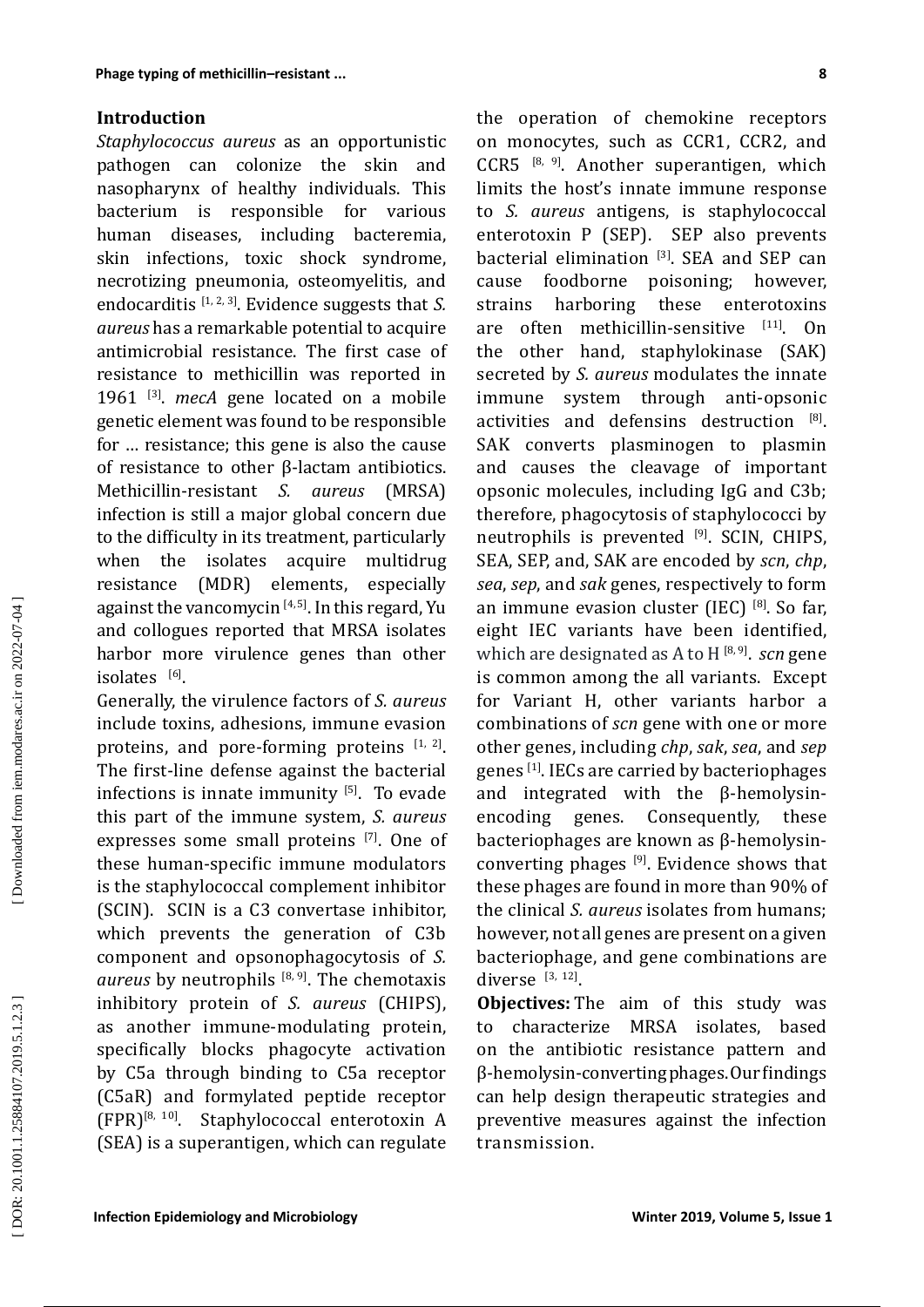### **Materials and Methods**

**9**<br> **Materials and Methods**<br> **Stample collection and characterization:** The primaris and conditions coal to the<br> **Stample collection and the characterization** (the primaris and conditions coalled conditions (and the fill **Sample collection and characterization:**  The isolates were collected from the clinical samples of patients, admitted to the affiliated hospitals of Ahvaz Jundishapur University of Medical Sciences from April 2015 to December 2015. The clinical samples were collected from wounds (N: 67), urine (N: 16), and blood samples (N: 23); respiratory infections (N: 19); abscesses (N: 9); and catheters (N: 11). Conventional biochemical methods were used for the detection of *S. aureus* isolates, including Gram staining, DNase, catalase, furazolidone (100 µg) susceptibility testing, bacitracin (0.04 units) resistance tests, slide and tube coagulase tests, and mannitol fermentation on mannitol salt agar.

**Detection of MRSA isolates:** According to the Clinical & Laboratory Standards Institute (CLSI) guidelines for the detection of MRSA isolates, resistance to cefoxitin (30 μg) was investigated on Mueller-Hinton Agar (MHA)  $[13]$ . Then the resistant isolates were confirmed as MRSA with respect to the presence of *mecA* gene using the PCR method, as described previously  $[14]$ .

**Antimicrobial susceptibility testing:** The isolates susceptibility to antibiotics was examined by disk diffusion method according to the CLSI guidelines (13). The antibiotics disks included imipenem (30 μg), clindamycin (2 μg), gentamicin (10 μg), methicillin (5 μg), erythromycin (15 μg), penicillin (10 units), ciprofloxacin (5μg), and ceftazidime (30 μg). The vancomycin-resistant *S. aureus* (VRSA) isolates were screened by culturing on the brain-heart infusion (BHI) agar using 6 μg/ ml of vancomycin [15].

**DNA extraction:** The strains were cultured on the BHI broth overnight at 37 °C. Then chromosomal DNA was extracted using the Gram-positive bacteria DNA extraction kit (SinaClon; Iran) based on the manufacturer's instructions.

**IEC profiling:** The complement of IEC genes was determined by the PCR assay to *Ariyarad S. et al*

investigate the phage types of the isolates. The primers and conditions used for the detection of *chp*, *sak*, *sea*, *sep*, and *scn* genes were previously described by van Wamel *et al.* (2006) (Table 1)  $^{[8]}$ . The isolates typing scheme was from A to H according to the studies done by van Wamel *et al.* (2006) and Price *et al.* (2012) (Table 2) <sup>[8, 16]</sup>.

**Table 1)** Names and sequences of primers used in this study

| Primer<br>name | Sequence $(5' \rightarrow 3')$                                            | <b>References</b> |
|----------------|---------------------------------------------------------------------------|-------------------|
| sak            | AGGCGATGACGCGAGTTAT<br>GCGCTTGGATCTAATTCAAC                               | 8                 |
| scn            | AGCACAAGCTT GCCAACATCG<br>TTA ATATTTA CTTTTTA GTGC                        | 8                 |
| chp            | <b>TTTACTTTTGAACCGTTTCCTAC</b><br><b>CGTCCTGAATTCTTAGTATGCATATTCATTAG</b> | 8                 |
| sep            | AATCATAACCAACCGAATCA<br>TCATA ATGGA AGTGCTATA A                           | 8                 |
| sea            | AGATCATTCGTGGTATAACG<br>TTAACCGAAGGTTCTGTAGA                              | 8                 |
| mecA           | <b>TCCAGATTACAACTTCACCAGG</b><br><b>CCACTTCATATCTTGTAACG</b>              | 14                |

**Table 2)** Different IEC phage types and their incidence found among the MRSA isolates

| <b>Phage</b><br>type | Genes                            | <b>Number</b><br>(%) |
|----------------------|----------------------------------|----------------------|
| $\mathsf{A}$         | sea, sak, chp, scn               | 7 (4.8)              |
| B                    | sak, chp, scn                    | 13(9)                |
| $\mathcal{C}$        | chp, scn                         | 19 (13.1)            |
| D                    | sea, sak, scn                    | 18 (12.4)            |
| E                    | sak, scn                         | 40 (27.6)            |
| F                    | sep, sak, chp, scn               | 2(1.4)               |
| G                    | sep, sak, scn                    | 1(0.7)               |
| H                    | scn                              | 10(6.9)              |
| None                 | sep or sak or chp or sea or none | 35 (24.1)            |
| Total                |                                  | 145 (100)            |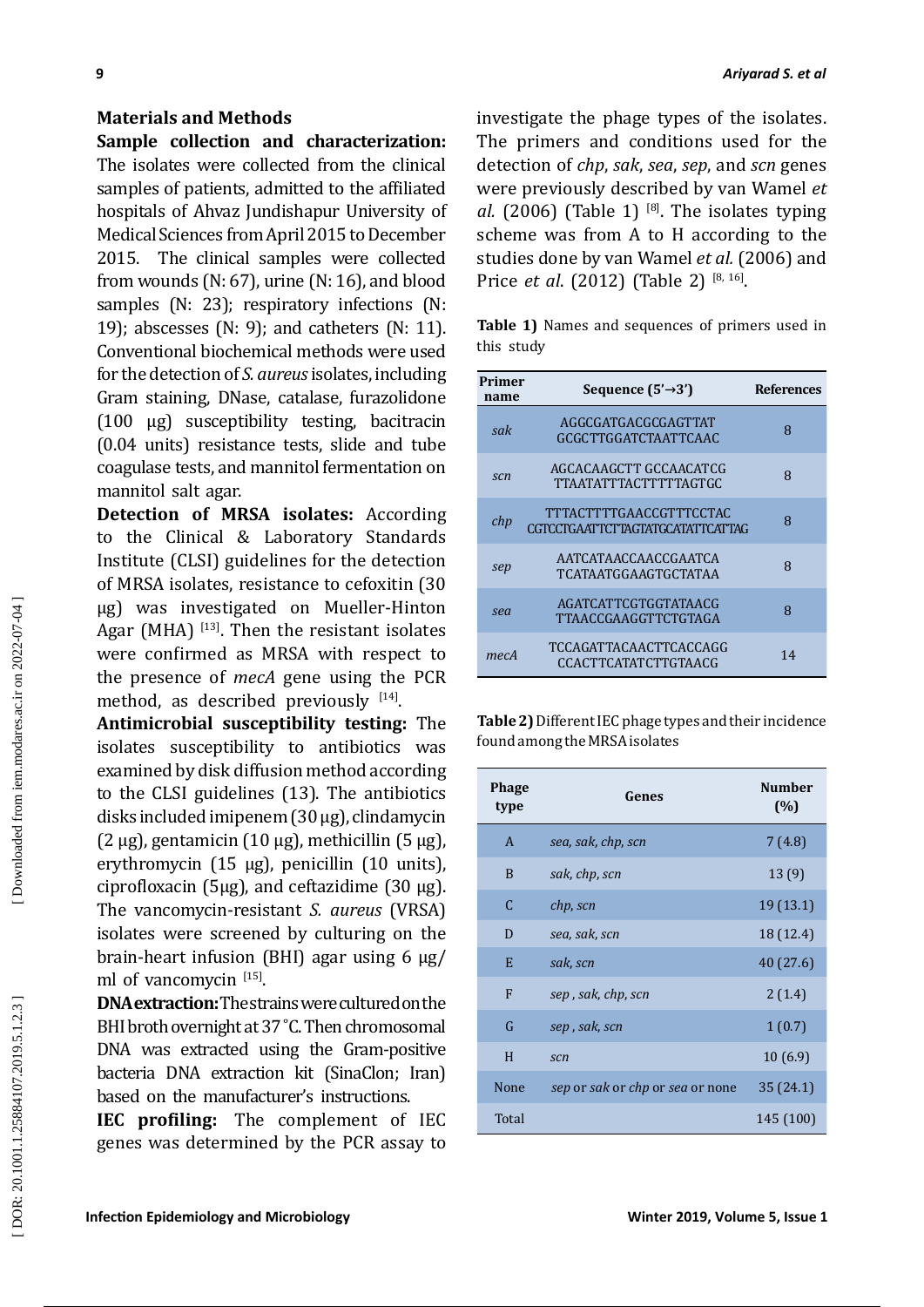**Ethics Statement:** All the study stages complied with the Declaration of Helsinki. Also, oral consents were obtained from all the participants for the participation in this study.

**Statistical analysis:** Fisher's test and Chisquare test were used for the comparison of data. For all statistical analyses, SPSS software (v.22.0) was used. P-values less than 0.05 were considered as statistically significant.

# **Findings**

**Clinical features of** *S. aureus* **isolates:** Out of 145 MRSA isolates, 67 (46.2%) isolates belonged to the female participants, while 78 (53.8%) strains were isolated from male participants ( $P > 0.05$ ). The strains were mostly isolated from wound (46.2%), followed by blood (15.9%), respiratory infection (13.1%), urine (11%), catheter  $(7.6\%)$ , and abscess  $(6.2\%)$  samples.

**Antimicrobial susceptibility profiles of** *S. aureus* **isolates:** All the isolates

**Table 3)** Antibiotic resistance patterns of MRSA isolates

were assessed for susceptibility to 10 antibiotics. The antimicrobial resistance patterns of the strains are listed in Table 3. All the investigated isolates were cefoxitinresistant and *mecA* gene positive. Among the isolates, the highest resistance rate was recorded towards penicillin (97.25%), followed by methicillin (95.8%), ceftazidime  $(81.4\%)$ , and erythromycin  $(71.8\%)$ . None of the isolates were resistant to vancomycin. On the other hand, MDR  $(≥ 3$  classes) was recorded in 95.5% of the isolates.

**IEC genes and phage typing of the isolates:**  Among the IEC genes, *scn* gene was the most prevalent (110; 75.8%), followed by *sak* (87; 60%), *chp* (42; 28.9%), *sea* (27; 18.6%), and *sep* (4; 2.75%) genes. Eight types (A-H) were previously defined for different combinations of IEC genes, harbored by β-hemolysinconverting bacteriophage. The predominant IEC scheme was Type E. Overall, 35 isolates showed no IEC type and contained none or only one gene. The details of the detected types are presented in Table 3.

IPM 59 (40.7)  $4(2.75)$  82 (56.55) Me 4 (2.8) 2 (1.4) 139 (95.8) Fox  $0 (0)$  0 (0) 145 (100)

**Antimicrobial agent Sensitive Intermediate Resistant**

P 4 (2.75) 0 (0) 141 (97.25)

 $V = 135 (93.1)$   $10 (6.9)$   $0 (0)$ 

 $CP$  51 (35.2) 6 (4.1) 88 (60.7)

CC 53 (36.5)  $3(2.1)$  89 (61.4)

 $\text{CAZ}$  11 (7.6) 16 (11) 118 (81.4)

GM 61 (42)  $3(2)$  81 (56)

E  $32(22)$  9 (6.2)  $104(71.8)$ 

 $N(\%)$   $N(\%)$   $N(\%)$ 

P: penicillin; V: vancomycin; CP: ciprofloxacin; E: erythromycin; CC: clindamycin; GM: gentamicin; CAZ: ceftazidime; IMP: imipenem; Me: methicillin; and Fox: cefoxitin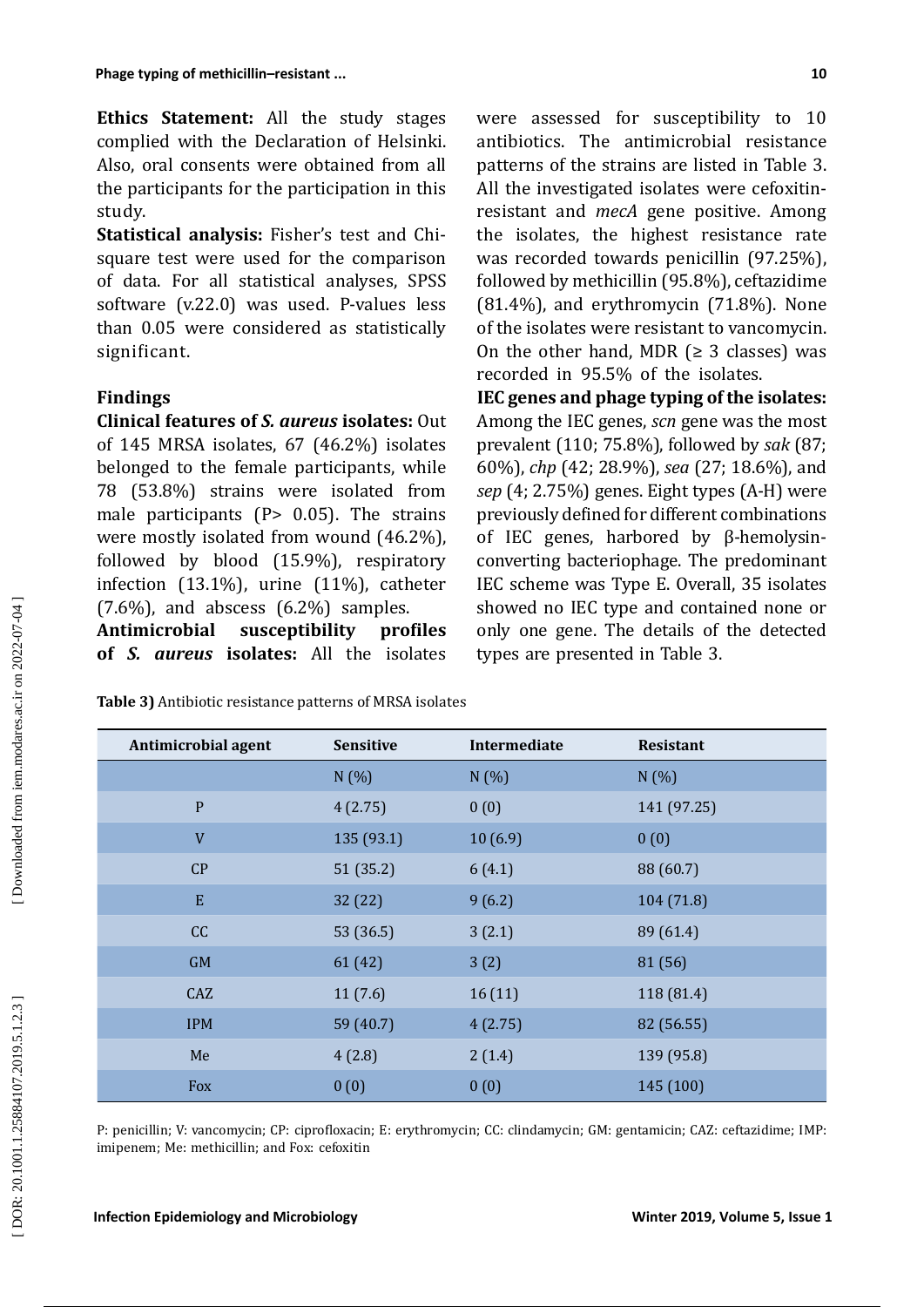## **Discussion**

*S. aureus* is an important human and livestock pathogen*,* which can cause a broad spectrum of diseases [7]. The rapid growing resistance of this bacterium to antibiotics, such as methicillin and other β-lactam antibiotics, imposes challenges to the infection treatment. The prevalence of MRSA is higher in Iran than in neighboring countries in the Middle East (except for Iraq) [15, 17]. Evidence suggests that the frequency of some virulence genes in MRSA isolates is higher than in methicillin ‑susceptible *S. aureus* (MSSA) strains; this can be the reason for great diversity and variability in these isolates  $[2, 18, 19]$ . In MRSA isolates, the IEC genes carried by β-hemolysinconverting bacteriophages, facilitate nasal colonization and adaptation of *S*. *aureus*  isolates to their human host  $[9, 20, 21]$ ; in addition, propagation and intracellular survival of bacteria increase in the nose [9]. However, different IEC types are usually carried by bacteriophages. It should be noted that bacteria usually tend to lose their bacteriophages, which is because of variable frequency of IEC genes among the *S. aureus* isolates [22].

The antimicrobial susceptibility test of MRSA isolates indicated that penicillin, methicillin, ceftazidime, erythromycin, clindamycin, and ciprofloxacin are not effective empirical options in the treatment of *S. aureus* infections. Also, resistance to these antimicrobial drugs has been reported in other studies from Iran; therefore, empirical treatment of MRSA-infected patients with these antibiotics may not be effective [15, 23, 24]. Nevertheless, vancomycin can be an effective antibiotic against MRSA, as all the tested isolates were susceptible to this antimicrobial drug. This finding is in agreement with the finding of other studies conducted in Iran  $[15, 25]$ . In the present study, more than 95% of the *S. aureus* isolates were MDR, indicating the widespread antimicrobial resistance in *S. aureus* isolates and the need for continuous monitoring the antibacterial resistance development in MRSA isolates.

In the present study, 75.9% of MRSA isolates contained an IEC-carrying bacteriophage, which was slightly lower than that reported in other studies  $[8, 9]$ . However, lower prevalence rate was reported in another study  $[1]$ , which is presumably related to the animal origin of these isolates. In another study conducted in Iran, the prevalence of IEC-carrying bacteriophages among the clinical *S. aureus* isolates was lower than that reported in the present study [15]. In addition, several differences were observed in the prevalence of phage types in the clinical MRSA isolates, compared to those reported in some previous studies. The predominant IEC variant was Type E, while in other studies, human infecting isolates mostly belonged to Type B  $[3, 8, 9, 6]$ <sup>15]</sup>. These findings suggest the presence of variations in IEC types, found in the isolates of different geographical regions; this stems from the fact that IEC is a dynamic DNA element, which can successfully spread among the *S. aureus* isolates, resulting in the adaptation and counteraction to the human host  $[8]$ .

Although in this study, prophage integration was found in approximately 76% of the human clinical isolates, the prevalence of individual genes was varied, which is due to the fact that all IEC genes are not transferred by a given bacteriophage. Similar to a study by van Wamel *et al*. (2006), the most frequent genes were *scn*, *sak*, and *chp* genes *,* respectively [8]. Nonetheless, the prevalence of *chp* gene was varied considerably between the different studies, indicating the reduced prevalence of phage Type B and increased prevalence of phage Type E.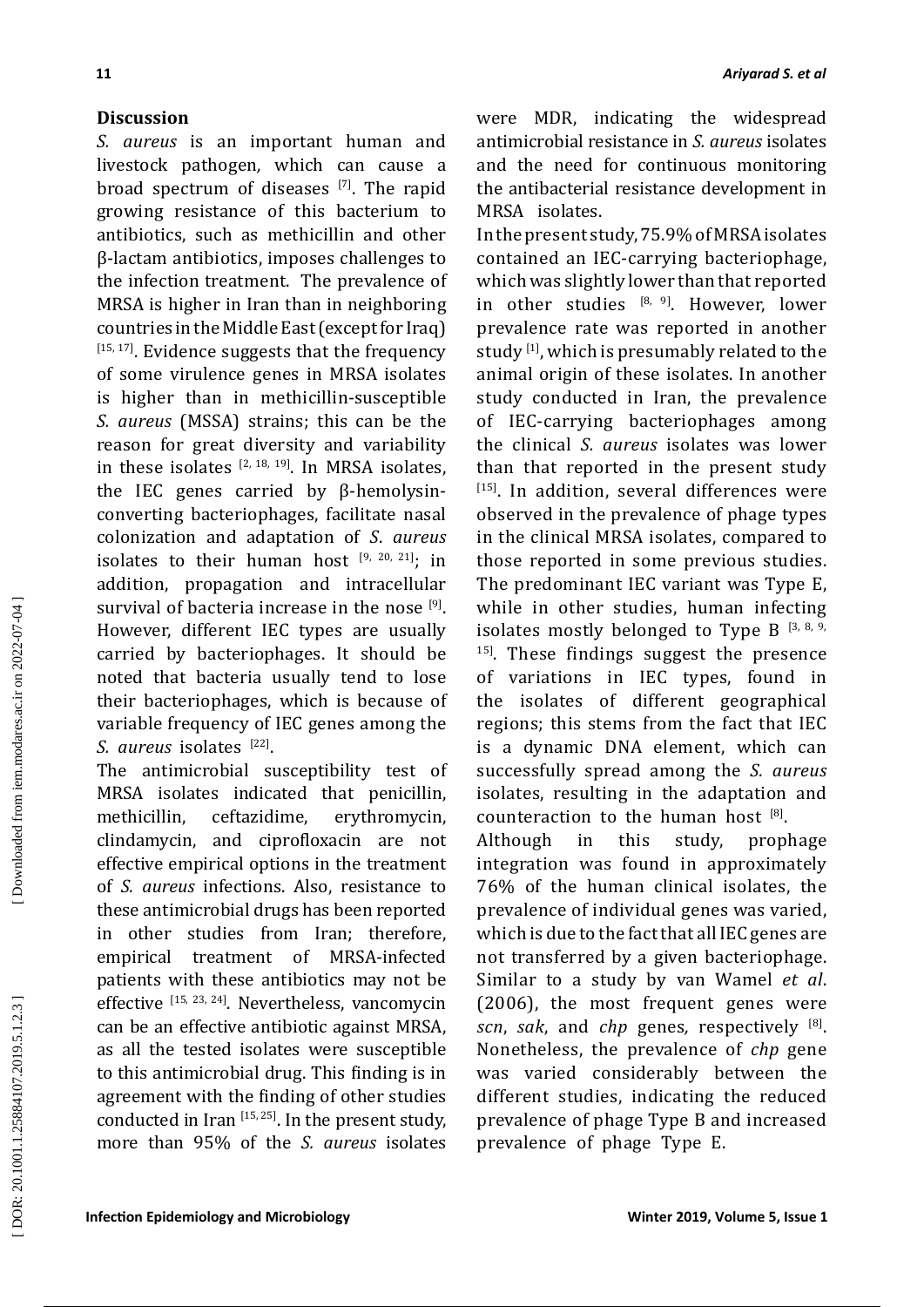## **Conclusion**

In conclusion, based on the reported antimicrobial susceptibility testing results, vancomycin can be considered as an effective empirical option for the treatment of MRSA infections. The IEC-carrying bacteriophages are highly prevalent among the MRSA strains and varied in different geographical regions. This reveals the successful and continuous spread of IEC through the clinical *S. aureus*  population. Therefore, IEC genes can act as the potential targets for the vaccination or treatment of *S. aureus* infections.

**Acknowledgements:** This study is related to the MS thesis by Simin Ariyarad, approved by the Shahid Chamran University of Ahvaz. Authors are very thankful to Shahid Chamran University of Ahvaz for providing facilities to accomplish the present research project at the specified time.

**Ethical Permissions:** The study was approved by the research committee of Shahid Chamran University of Ahvaz. **Conflicts of interest:** The authors declare that they have no competing interest.

**Authors' contribution:** SER and SA participated in search for subjects and data, also performance of the research. SER conducted the research. SER and HM analyzed and interpreted the data. All authors read, revised, and approved the final manuscript.

**Funding:** This study was supported by a grant from Shahid Chamran University of Ahvaz (No: 95/3/02/31400), Iran.

## **References**

1. Baptistão LG, Silva NC, Bonsaglia EC, Rossi BF, Castilho IG, Fernandes Junior A, et al. Presence of immune evasion cluster and molecular typing of methicillin-susceptible Staphylococcus aureus isolated from food handlers. J Food Prot. 2016; 79(4):682-6. 2. Liang BS, Huang YM, Chen YS, Dong H, Mai JL, Xie YQ, et al. Antimicrobial resistance and prevalence of CvfB, SEK, and SEQ genes among Staphylococcus aureus isolates from pediatric patients with bloodstream infections. Exp Ther Med. 2017; 14(5):5143- 8.

3. Hau SJ, Sun J, Davies PR, Frana TS, Nicholson TL. Comparative prevalence of immune evasion complex genes associated with β-hemolysin converting bacteriophages in MRSA ST5 isolates from swine, swine facilities, humans with swine contact, and humans with no swine contact. PLoS One. 2015; 10(11):e0142832.

4. McCarthy AJ, Witney AA, Lindsay JA. Staphylococcus aureus temperate bacteriophage: Carriage and horizontal gene transfer is lineage associated. Front Cell Infect Microbiol. 2012; 2:6.<br>5. Foster TI. Immune

TI. Immune evasion by staphylococci. Nat Rev Microbiol. 2005; 3(12):948-58.

6. Yu F, Li T, Huang X, Xie J, Xu Y, Tu J, et al. Virulence gene profiling and molecular<br>characterization of hospital-acquired characterization hospital-acquired Staphylococcus aureus isolates associated with bloodstream infection. Diagn Microbiol Infect Dis. 2012; 74(4):363-8.

7. Jongerius I, von Köckritz-Blickwede M, Horsburgh MJ, Ruyken M, Nizet V, Rooijakkers SH. Staphylococcus aureus virulence is enhanced by secreted factors that block innate immune defenses. J Innate Immun. 2012; 4(3):301-11.

8. van Wamel WJ, Rooijakkers SH, Ruyken M, van Kessel KP, van Strijp JA. The innate immune modulators staphylococcal complement inhibitor and chemotaxis inhibitory protein of Staphylococcus aureus are located on beta-hemolysin-converting<br>bacteriophages. I Bacteriol. 2006; bacteriophages. J Bacteriol. 2006; 188(4):1310-5.

9. Verkaik NJ, Benard M, Boelens HA, de Vogel CP, Nouwen JL, Verbrugh HA, et al. Immune evasion cluster-positive bacteriophages are highly prevalent among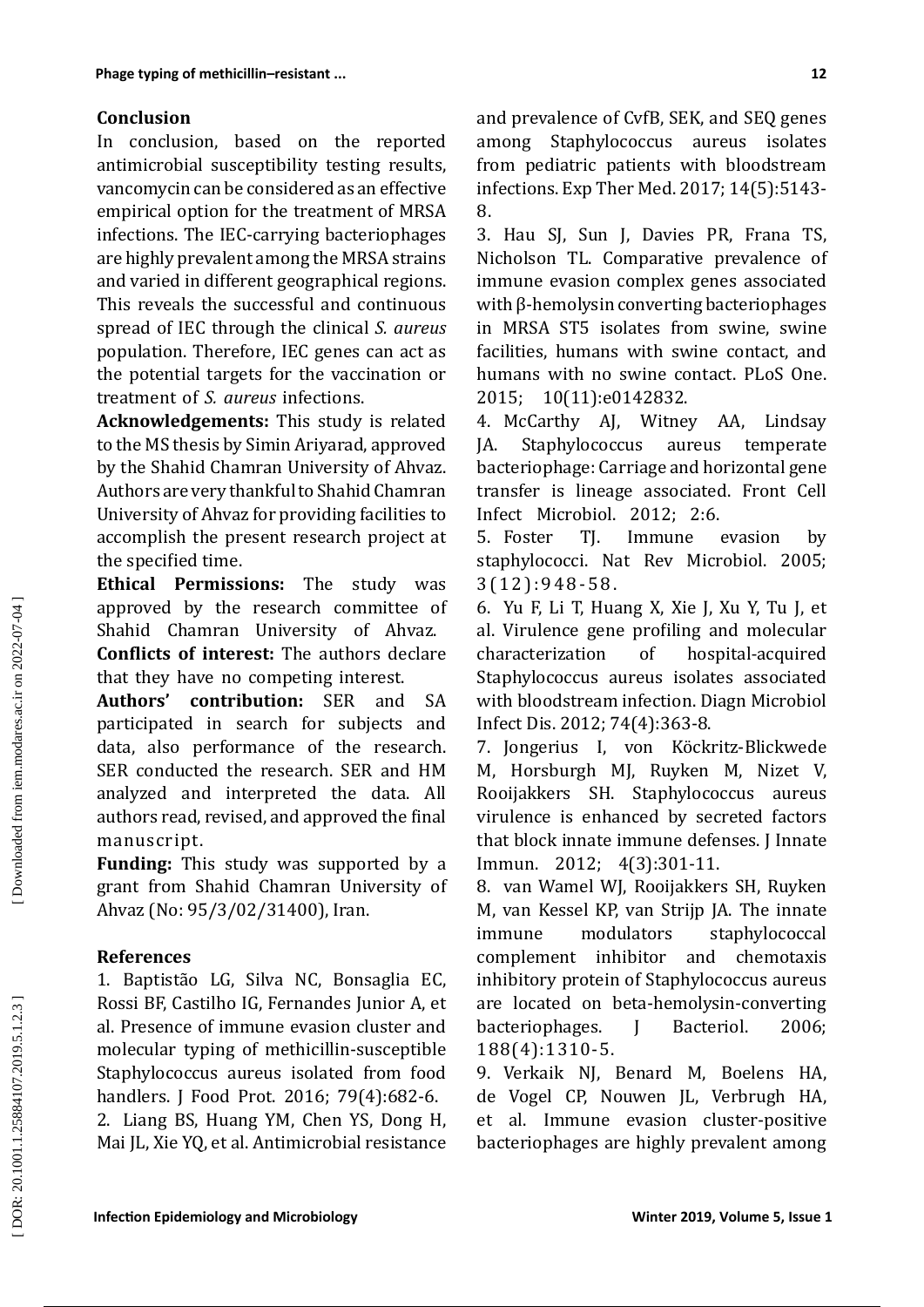human Staphylococcus aureus strains, but they are not essential in the first stages of nasal colonization. Clin Microbiol Infect. 2011; 17(3):343-8.

10.Jongerius I, Köhl J, Pandey MK, Ruyken M, van Kessel KP, van Strijp JA, et al. Staphylococcal complement evasion by various convertase-blocking molecules. J Exp Med. 2007; 204(10):2461-71.

11.Kraushaar B, Hammerl JA, Kienöl M, Heinig ML, Sperling N, Dinh Thanh M, et al. Acquisition of virulence factors in livestockassociated MRSA: Lysogenic conversion of CC398 strains by virulence gene-containing phages. Sci Rep. 2017; 7(1):2004.

12.de Jong NWM, Vrieling M, Garcia BL, Koop G, Brettmann M, Aerts PC, et al. Identification of a staphylococcal complement inhibitor with broad host specificity in equid Staphylococcus aureus strains. J Biol Chem. 2018; 293(12):4468-4477.

13.Wayne PA. CLSI, Performance standards for antimicrobial susceptibility testing; Twenty-second informational supplement. CLSI document M100-S22. Clinical and Laboratory Standards Institute, 2017.

14.Emaneini M, Bigverdi R, Kalantar D, Soroush S, Jabalameli F, Noorazar Khoshgnab B, et al. Distribution of genes encoding tetracycline resistance and aminoglycoside modifying enzymes in Staphylococcus aureus strains isolated from a burn center. Ann Burns Fire Disasters. 2013;26(2):76-80. 15.Ahmadrajabi R, Layegh-Khavidaki S, Kalantar-Neyestanaki D, Fasihi Y. Molecular analysis of immune evasion cluster (IEC) genes and intercellular adhesion gene cluster (ICA) among methicillin-resistant and methicillin-sensitive isolates Staphylococcus aureus. J Prev Med Hyg. 2017;58(4): E308-14.

16.Price LB, Stegger M, Hasman H, Aziz M, Larsen J, Andersen PS, et al. Staphylococcus aureus CC398: host adaptation and emergence of methicillin resistance in livestock. MBio. 2012; 3(1): e00305-11. 17. Stefani S, Chung DR, Lindsay JA, Friedrich AW, Kearns AM, Westh H, et al. Meticillinresistant Staphylococcus aureus (MRSA): global epidemiology and harmonisation of typing methods. Int J Antimicrob Agents. 2012; 39(4):273-82.

18.Hudson LO, Murphy CR, Spratt BG, Enright MC, Elkins K, Nguyen C, et al. Diversity of methicillin-resistant Staphylococcus aureus (MRSA) strains isolated from inpatients of 30 hospitals in Orange County, California. PLoS One. 2013; 8(4):e62117.

19. Dinges MM, Orwin PM, Schlievert PM. Exotoxins of Staphylococcus aureus. Clin Microbiol Rev. 2000; 13(1): 16 ‑34.

20.You Y, Song L, Nonyane BAS, Price LB, Silbergeld EK. Genomic differences between nasal Staphylococcus aureus from hog slaughterhouse workers and<br>their communities. PLoS One. 2018; One. 2018; 13(3):e0193820.

21.Zadoks RN, van Leeuwen WB, Kreft D, Fox LK, Barkema HW, Schukken YH, et al. Comparison of Staphylococcus aureus isolates from bovine and human skin, milking equipment, and bovine milk by phage typing, pulsed-field gel electrophoresis, and binary typing. J Clin Microbiol. 2002; 40(11):3894– 902.

22.Goerke C, Wirtz C, Fluckiger U, Wolz C. Extensive phage dynamics in Staphylococcus aureus contributes to adaptation to the human host during infection. Mol Microbiol. 2006; 61(6):1673-85.

23.Sadeghi J, Mansouri S. Molecular characterization and antibiotic resistance of clinical isolates of methicillin-resistant Staphylococcus aureus obtained from Southeast of Iran (Kerman). APMIS 2014; 122(5):405-11.

24.Ohadian Moghadam S, Pourmand MR, Mahmoudi M, Sadighian H. Molecular characterization of methicillin-resistant Staphylococcus aureus: Characterization of

DOR: 20.1001.1.25884107.2019.5.1.2.3